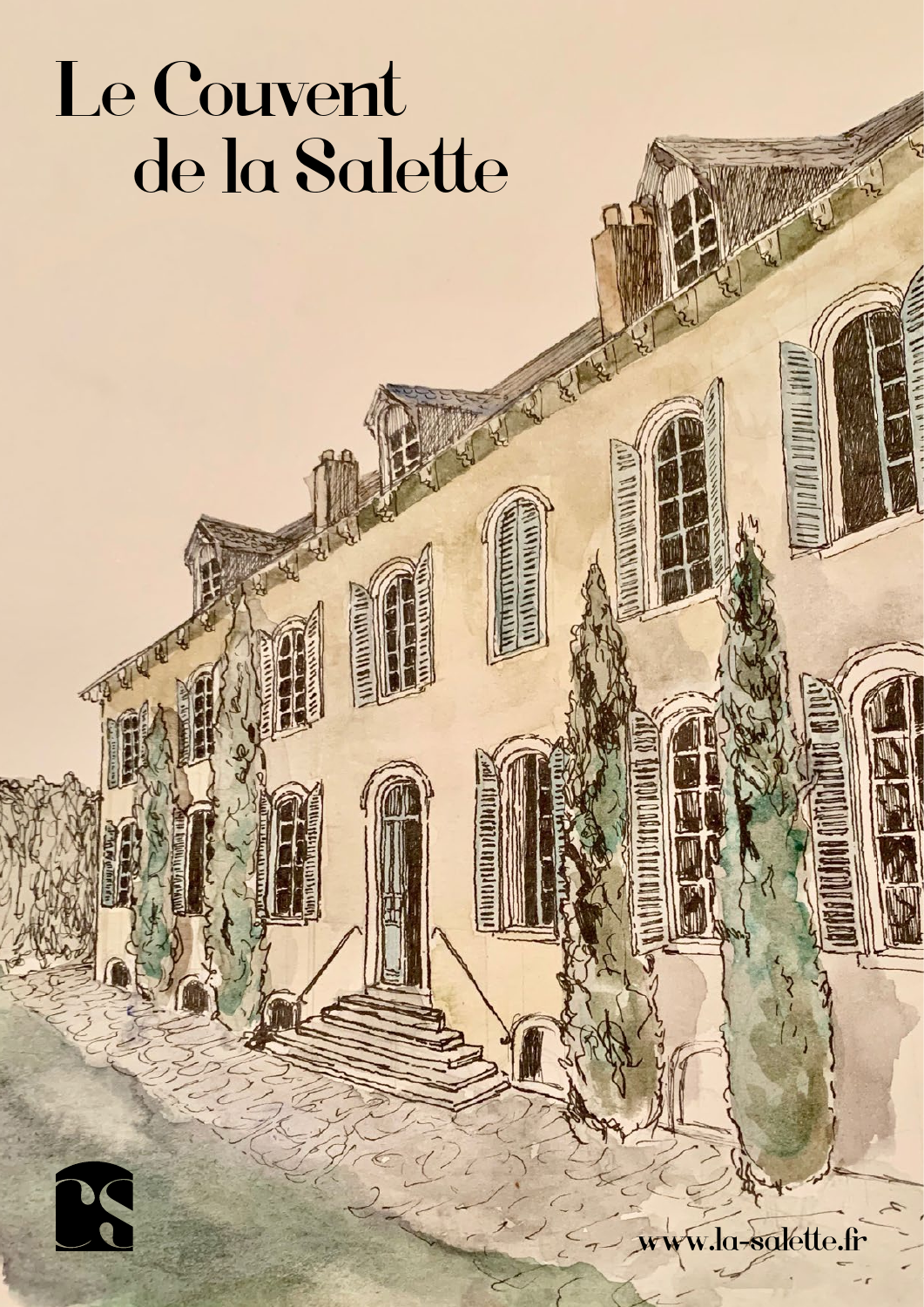IN THE HEART OF THE AVEYRON

## Le Couvent de la Salette

#### THE ELEGANCE OF A HOTEL, THE CHARM OF A HOME

Facing the Larzac foothills of Millau, stands the Couvent de la Salette; a vast 19th century bastide transformed into a hotel and wellness center. This is the perfect place to spend time with family and friends, or come for a romantic get-a-way.

The convent's six charmingly appointed rooms and vast living areas will ensure a memorable stay. The most demanding traveler will remark on the play between secret and airy, antique and contemporary in this newly renovated space. A tranquil setting in an ever-changing decor of the season; this is a special address that you will want to keep off the radar.

Cultural visits, hikes in the nature, fine food and sporting activities; all is at your feet the Couvent de la Salette. Take a leisurely weekend (no limit on check out time on Sundays) where art and design come together in a historically rich setting.

Ancient stone and design furniture set the stage for sharing a coffee, a glass of wine, or an aged Scotch whiskey in front of the monumental fireplace, or on the tree covered terrace.

#### Roughhewn materials in a mineral setting

Le Couvent de la Salette is comprised of 4 rooms and 2 suites whose design was inspired by a collection of minerals and semi-precious stones belonging to the owner's father, Bruno Perris, himself a passionate mineralogist. Mysterious, energetic, sensuous; each room echoes the feel and color of the stone it is named after. Tourmaline, Opal, Amethyst, Desert Rose.

Each room faces either the Grands Causses or the famous viaduct. These totally renovated rooms were designed with your utmost comfort in mind. Large and bright, the average size is 40m<sup>2</sup>, the suites are 90m<sup>2</sup> with kind sized beds and free-standing bathtubs. Wooden beams overhead add a graphic twist to the ambiance.

#### Wellness Center

La Salette also offers a light menu featuring local and seasonal products. The wellness center is comprised of a pool with a swimming current, sauna, hammam, jacuzzi and massage services. Le Couvent de la Salette can be rented out for private gatherings; guests will rejoice in the luxury world unto its own. La Salette also lends itself perfectly to seminars and conferences with a high-tech room for 15, equipped with high speed Wi-Fi, flat screens, etc.

Our aim at Le Couvent de la Salette is to take the little details of life into consideration, in order to bring a smile to your face.

We are delighted in welcoming you to La Salette to discover our new concept:



**"The Charming Convent"!**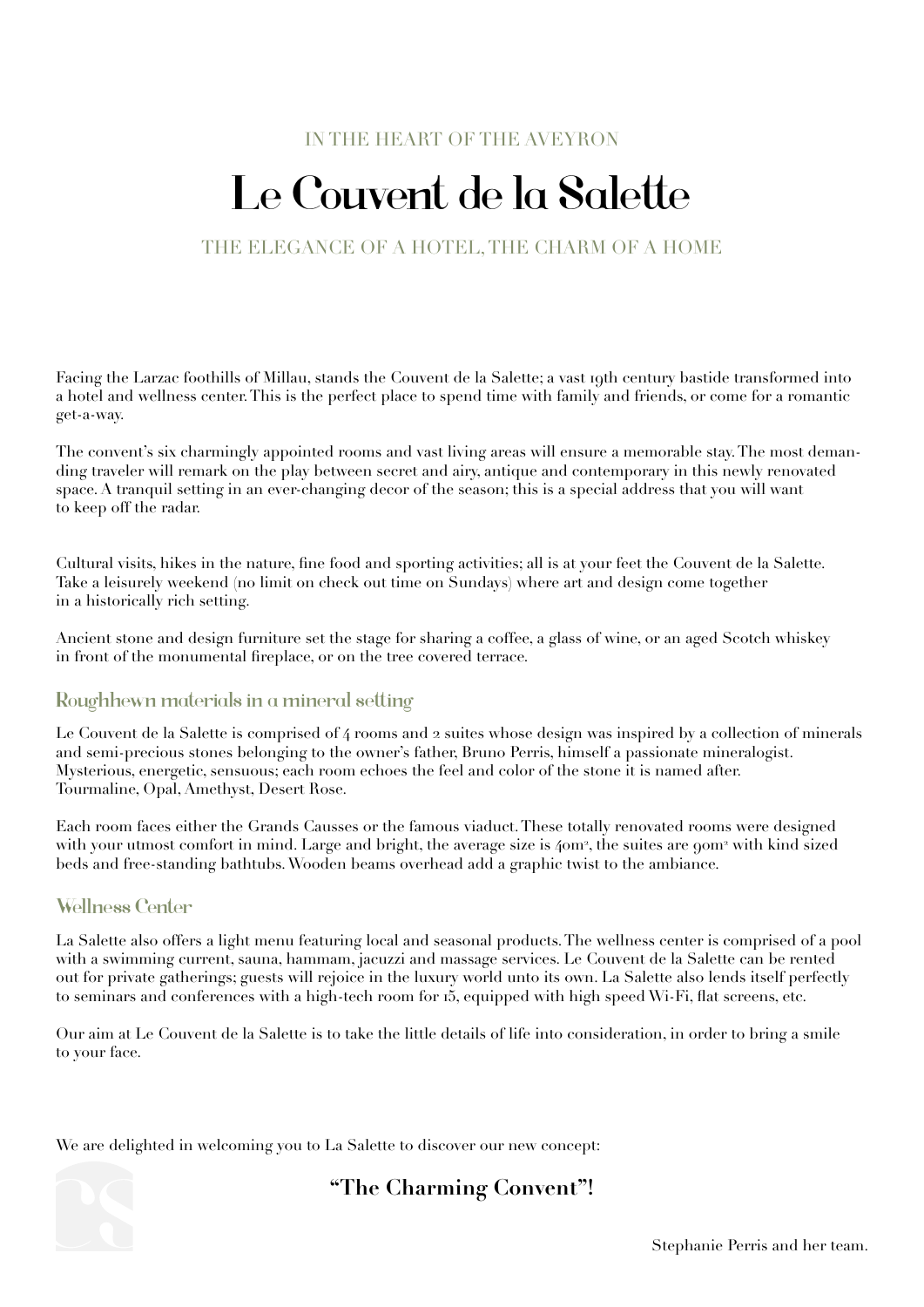IN THE HEART OF THE AVEYRON

### Le Couvent de la Salette

THE ELEGANCE OF A HOTEL, THE CHARM OF A HOME

#### Tourmaline

Tourmaline offers a view of the Causse Noir and the Larzac. It is  $37 \text{ m}^2$  with a king size bed. The bathroom, black mineral with white accents, is equipped with an Italian shower and a freestanding bathtub.

**€200 INC. VAT**

#### Malachite

Malachite is ideal for couples. It offers a view of the Millau Viaduct and the Dourbie. This room is 39 m<sup>2</sup> with a king size bed. The bathroom is equipped with an Italian shower and a freestanding bathtub.

**€200 INC. VAT**

#### **Celestine**

Celestine, also known as Angel stone, is the ideal room for a family: this double room can comfortably accommodate two adults and a child. It is 40  $\mathrm{m}^{_2}\!,$ made up of two independent zones that are connected, there is a queen size bed and a 90 cm bed. The bathroom is equipped with an Italian shower. **€200 INC. VAT**

#### Opal

Large and bright, this suite is ideal for couples. It offers a view of the Millau Viaduct and the Puncho d'Agast. Wooden beams give a graphical feel to its 90 m2 encompassing a king size bed and a lounge area. Adjacent is a vast bathroom equipped with an Italian shower and a freestanding bathtub.

**€300 INC. VAT**

#### Amethyst

Amethyst is ideal for couples. It offers a view of the Notre-Dame-de-la-Salette chapel, the foothills of the Larzac as well as Old Millau. Bright and equipped with a small living room, it is  $4<sup>r</sup>$  m<sup>2</sup> with a king size bed. The independent bathroom is equipped with an Italian shower and a freestanding bathtub. **€200 INC. VAT**

#### **Amenities**

Non-smoking rooms and suites Queen size bed or king size beds Additional beds on request Air conditioning Flat screen TV Free Wi-Fi Hair dryer Hospitality products

#### Desert Rose

Ideal for couples, this suite opens onto the foothills of the Larzac, Notre-Dame-de-la-Salette chapel and Old Millau. It offers a total area of 90  $m^2$ , a king size bed and a lounge area. Adjacent, the vast bathroom is equipped with an Italian shower and a double freestanding bathtub offering an incredible view. **€300 INC. VAT**

Individual Nespresso coffee machine Electric kettle in each room On-site parking Tree covered park Laundry service upon request Wellness area with simulated-current swimming spa, jacuzzi, sauna and hammam Massages available upon reservation